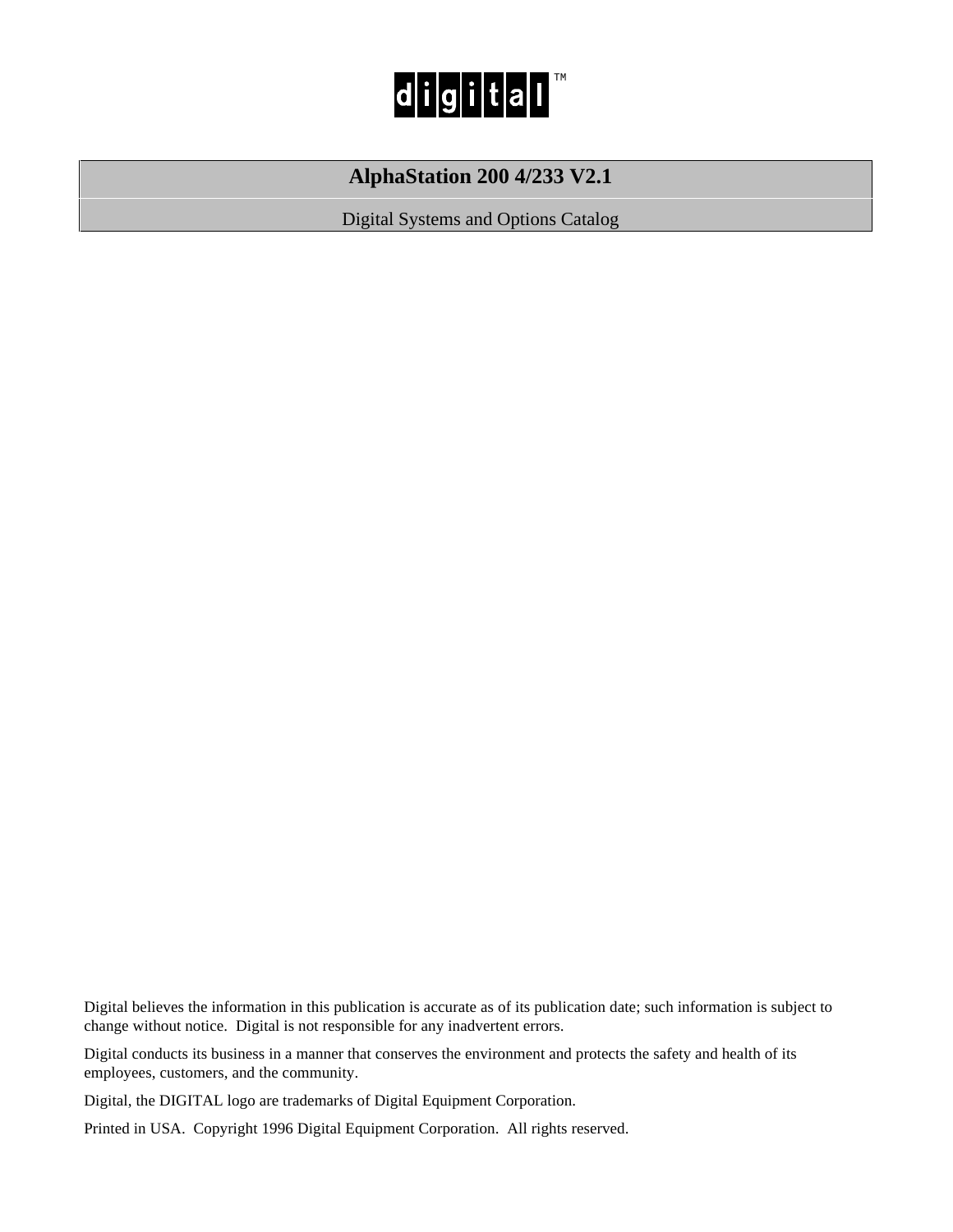## **AlphaStation 200 4/233 ADVANTAGE CONFIGURATIONS**

| Y=in base configuration; M=mandatory option; O=option                                                                       |                       |                         |                                    |                         |                                    |                         |                                    |  |  |  |  |
|-----------------------------------------------------------------------------------------------------------------------------|-----------------------|-------------------------|------------------------------------|-------------------------|------------------------------------|-------------------------|------------------------------------|--|--|--|--|
| AlphaStation 200 4/233                                                                                                      | <b>Resources Used</b> |                         | <b>Digital UNIX</b>                |                         | Digital UNIX/<br><b>OpenVMS</b>    |                         | <b>Windows NT</b>                  |  |  |  |  |
|                                                                                                                             |                       |                         | 3D Solids                          |                         | 2D                                 |                         | 2D                                 |  |  |  |  |
| <b>Application Profile</b>                                                                                                  |                       |                         | <b>CAD</b>                         |                         | <b>CAD</b>                         |                         | <b>CAD</b>                         |  |  |  |  |
| Includes: (120V/240V)                                                                                                       |                       |                         | <b>PB430-CB</b>                    |                         | <b>PB430-BB</b><br><b>PB431-BB</b> |                         | <b>PB432-AB</b>                    |  |  |  |  |
| CPU Alpha microprocessor                                                                                                    | 21064A 233-MHz        | Y                       | Y                                  | Y                       | Y                                  | Y                       | Y                                  |  |  |  |  |
| Floppy Disk Drive 1.44 MB                                                                                                   | Dedicated bay         | $\overline{\mathbf{Y}}$ | $\mathbf Y$                        | Y                       | $\mathbf Y$                        | Y                       | $\mathbf Y$                        |  |  |  |  |
| CD-ROM 600 MB                                                                                                               | 5.25" SCSI bay        | $\overline{\mathbf{Y}}$ | $\mathbf Y$                        | Y                       | $\mathbf Y$                        | $\overline{\mathbf{Y}}$ | $\mathbf Y$                        |  |  |  |  |
| Ethernet, Sound, Headset,<br>Microphone, Mouse                                                                              |                       | $\overline{\mathbf{Y}}$ | $\mathbf Y$                        | Y                       | Y                                  | Y                       | Y                                  |  |  |  |  |
| <b>Operating System</b>                                                                                                     |                       | $\overline{\mathbf{Y}}$ | $\mathbf Y$                        | Y                       | $\mathbf Y$                        | Y                       | $\mathbf Y$                        |  |  |  |  |
| Memory<br>(a)                                                                                                               | 1 bank                | $\overline{\mathbf{Y}}$ | 64 MB                              | Y                       | 64 MB                              | Y                       | 32 MB                              |  |  |  |  |
| Internal storage                                                                                                            | 1" bay 1 SCSI         | $\overline{\mathbf{Y}}$ | 2 GB                               | $\overline{\mathbf{Y}}$ | 1 GB                               | Y                       | 1 GB                               |  |  |  |  |
| Graphics                                                                                                                    | 1 PCI slot            | $\overline{\mathbf{Y}}$ | ZLXp-L1                            | Y                       | $ZLXp-E1$ (b)                      | Y                       | $ZLXp-E1$ (b)                      |  |  |  |  |
| <b>User Documentation-English</b>                                                                                           |                       | $\overline{\mathbf{Y}}$ | $\mathbf Y$                        | $\overline{\mathbf{Y}}$ | Y                                  | Y                       | $\mathbf Y$                        |  |  |  |  |
| <b>Remaining available resources</b>                                                                                        |                       |                         |                                    |                         |                                    |                         |                                    |  |  |  |  |
| I/O slots PCI / ISA / Combo(c)                                                                                              |                       |                         | 0/1/1                              |                         | 0/1/1                              |                         | 0/1/1                              |  |  |  |  |
| Memory banks                                                                                                                |                       |                         | $\overline{c}$                     |                         | $\overline{2}$                     |                         | 2                                  |  |  |  |  |
| $3.5 \times 1$ " / 3.5 x 1.6" bays                                                                                          |                       |                         | 0/1                                |                         | 0/1                                |                         | 0/1                                |  |  |  |  |
| SCSI-2 devices<br>(d, e)                                                                                                    |                       |                         | 5                                  |                         | 5                                  |                         | 5                                  |  |  |  |  |
| 1. Country Options                                                                                                          | <b>Select</b>         |                         | 1                                  |                         | 1                                  |                         | $\mathbf{1}$                       |  |  |  |  |
| PS/2 style keyboard<br>(f)<br>VMS / VT style keyboard<br>(f)                                                                |                       | M                       | <b>LK471-xx</b><br><b>LK461-xx</b> | M                       | <b>LK471-xx</b><br><b>LK461-xx</b> | M                       | <b>LK471-xx</b><br><b>LK461-xx</b> |  |  |  |  |
| Power Cord<br>(g)                                                                                                           |                       | M                       | <b>BNxxx-xx</b>                    | M                       | <b>BNxxx-xx</b>                    | $\overline{\mathsf{M}}$ | <b>BNxxx-xx</b>                    |  |  |  |  |
| Note: LK471-AA and LK461-AA, English keyboards, include U.S. power cord; power cord does not need to be ordered separately. |                       |                         |                                    |                         |                                    |                         |                                    |  |  |  |  |
| 2. Color Monitors                                                                                                           | <b>Select</b>         |                         | 1                                  |                         | 1                                  |                         | 1                                  |  |  |  |  |
| 17" Color Monitor NH/SH (h)                                                                                                 |                       | $\overline{\mathbf{M}}$ | <b>VRT17-PA/P4</b>                 | $\mathbf{M}$            | <b>VRT17-PA/P4</b>                 | M                       | <b>VRT17-PA/P4</b>                 |  |  |  |  |
| 21" Color Monitor NH/SH (h)                                                                                                 |                       | $\overline{\mathbf{M}}$ | <b>VRC21-LA/P4</b>                 | M                       | <b>VRC21-LA/P4</b>                 | M                       | <b>VRC21-LA/P4</b>                 |  |  |  |  |
| 3. Additional Memory                                                                                                        | <b>Select</b>         |                         | $0, 1$ or $2$                      |                         | $0, 1$ or $2$                      |                         | $0, 1$ or $2$                      |  |  |  |  |
| 16-Mbyte                                                                                                                    | 1 bank                | $\mathbf 0$             | MSP01-AB                           | $\mathbf{o}$            | MSP01-AB                           | $\mathbf 0$             | MSP01-AB                           |  |  |  |  |
| 32-Mbyte                                                                                                                    | 1 bank                | $\mathbf 0$             | MSP01-AC                           | $\mathbf 0$             | MSP01-AC                           | $\overline{\mathbf{O}}$ | MSP01-AC                           |  |  |  |  |
| 64-Mbyte                                                                                                                    | 1 bank                | $\overline{\mathbf{o}}$ | MSP01-AD                           | $\mathbf{o}$            | MSP01-AD                           | $\overline{\mathbf{O}}$ | MSP01-AD                           |  |  |  |  |
| 4. Second hard drive                                                                                                        | <b>Select</b>         |                         | $0$ or $1$                         |                         | $0$ or $1$                         |                         | $0$ or $1$                         |  |  |  |  |
| 1.05 Gbyte 5400 RPM                                                                                                         | 1" bay 1 SCSI         | $\mathbf 0$             | <b>PBXRZ-EB</b>                    | $\mathbf{o}$            | <b>PBXRZ-EB</b>                    | $\mathbf 0$             | <b>PBXRZ-EB</b>                    |  |  |  |  |
| 2.1 Gbyte 5400 RPM                                                                                                          | 1" bay 1 SCSI         | $\mathbf 0$             | <b>PBXRZ-HB</b>                    | $\mathbf 0$             | <b>PBXRZ-HB</b>                    | $\mathbf 0$             | <b>PBXRZ-HB</b>                    |  |  |  |  |
| $4.3$ Gbyte 7200 RPM                                                                                                        | 1.6" bay 1 SCSI       | $\overline{\mathbf{o}}$ | <b>PBXRZ-NA</b>                    | $\mathbf{o}$            | <b>PBXRZ-NA</b>                    | $\overline{\mathbf{o}}$ | <b>PBXRZ-NA</b>                    |  |  |  |  |
| 5. Software Media and Documentation Kit                                                                                     |                       |                         |                                    |                         |                                    |                         |                                    |  |  |  |  |
| Digital UNIX                                                                                                                |                       | $\mathbf O$             | QA-MT4AA-H8                        | $\mathbf{o}$            | QA-MT4AA-H8                        |                         |                                    |  |  |  |  |
| OpenVMS                                                                                                                     |                       |                         |                                    | $\mathbf 0$             | QA-MT1AP-H8                        |                         |                                    |  |  |  |  |
| 6. Additional Options: See AlphaStation Options for a comprehensive list of qualified options (a)                           |                       |                         |                                    |                         |                                    |                         |                                    |  |  |  |  |

(a) Six SIMM slots support three memory banks (3 SIMM pairs). Memory pairs can be mixed.

(b) Multi-screen graphics options for Digital UNIX and OpenVMS systems. Options require DEC Open3D media which is included in factory installed software (FIS). Windows NT graphics options include ZLXp-E Support Services Software license, media and documentation.

(d) For more than 7 internal or external devices, a fast SCSI-2 controller, which supports 7 devices, is required.

- (e) Each external device requires a 3-foot SCSI-cable.
- (f) Select country-specific keyboard from AlphaStation Options section.
- (g) Select country-specific power cord from AlphaStation Options section.
- (h) Monitors include video cable and 120 V power cord. Order country specific power cord for 240V use from AlphaStation Options section.
- (c) For PCI or ISA cards, check the availability of slots (initially 1 PCI, 1 PCI/ISA combination, 1 ISA).